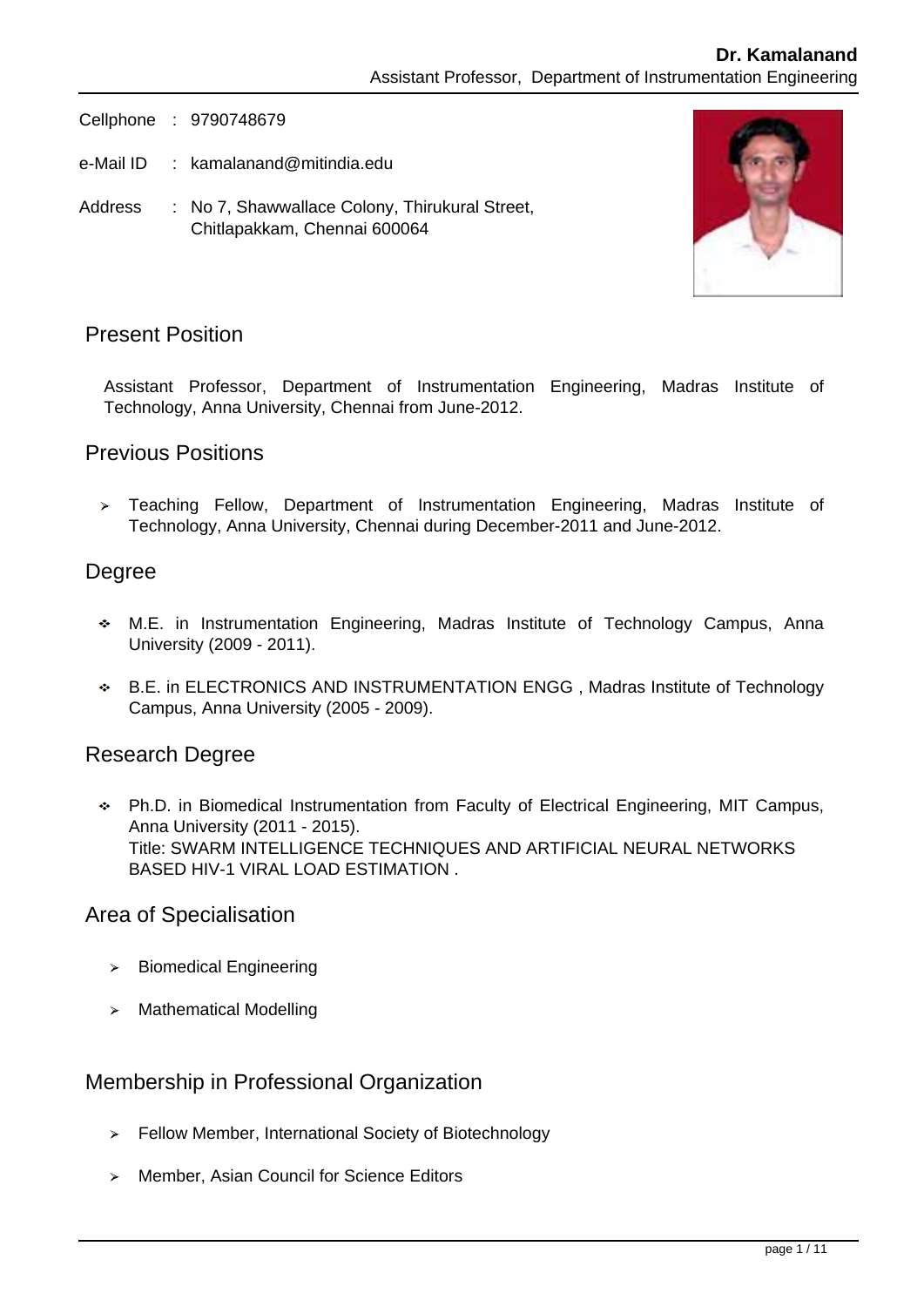- > Associate Member, Institution of Engineers, India
- > Member, Council of Asian Science Editors

## Research Guidance

| Number of Ph.D Scholars Guided           | : 2         |
|------------------------------------------|-------------|
| Number of Ph.D Scholars Guiding          | $\cdot$ : 2 |
| Number of M.E./ M.Tech. Projects Guided  | $\div$ 14   |
| Number of M.E./ M.Tech. Projects Guiding | $\cdot$ 1   |

Papers Published in Journals

Research Papers Published in International Journals : 35 Research Papers Published in National Journals : 0

- 1. Kamalanand, K., Sridhar, B. T. N., Rajeshwari, P. M., & Ramakrishnan, S., "Correlation of Dielectric Permittivity with Mechanical Properties in Soft Tissue-Mimicking Polyacrylamide Phantoms", Journal of Mechanics in Medicine and Biology, (2010).
- 2. Kamalanand, K., & Jawahar, P. M., "Coupled jumping frogs/particle swarm optimization for estimating the parameters of three dimensional HIV model", BMC infectious diseases, (2012).
- 3. Kamalanand, K., & Jawahar, P. M., "Reconstructed bifurcation diagrams of CD4 cells and HIV-1 viral load dynamics under the effect of antiretroviral drugs", Network Modeling Analysis in Health Informatics and Bioinformatics, (2013).
- 4. Krishnamurthy, K., & Ponnuswamy, M. J., "A mathematical exploration into manipulation and control of a bifurcative dreaming process", International Journal of Dream Research, (2013).
- 5. Kamalanand, K., & Jawahar, P. M., "Mathematical modelling of parental influence on human romantic relationships", International Journal of Happiness and Development, (2013).
- 6. Kamalanand, K., & Jawahar, P. M., "Resource limited estimation of HIV-1 viral load from CD4 cell count using coupled bacterial foraging/jumping frogs algorithm", World Allergy Organization Journal, (2013).
- 7. Kamalanand, K., & Jawahar, P. M., "Particle swarm optimization based estimation of HIV-1 viral load in resource limited settings", African Journal of Microbiology Research, (2013).
- 8. Ponnuswamy, M. J., & Krishnamurthy, K., "Computational Techniques for Infectious Diseases and Clinical ResearchComputational Techniques for Infectious Diseases and Clinical Research", EJBI, (2013).
- 9. Kamalanand, K., & Ramakrishnan, S., "Effect of gadolinium concentration on segmentation of vasculature in cardiopulmonary magnetic resonance angiograms", Journal of Medical Imaging and Health Informatics, (2014).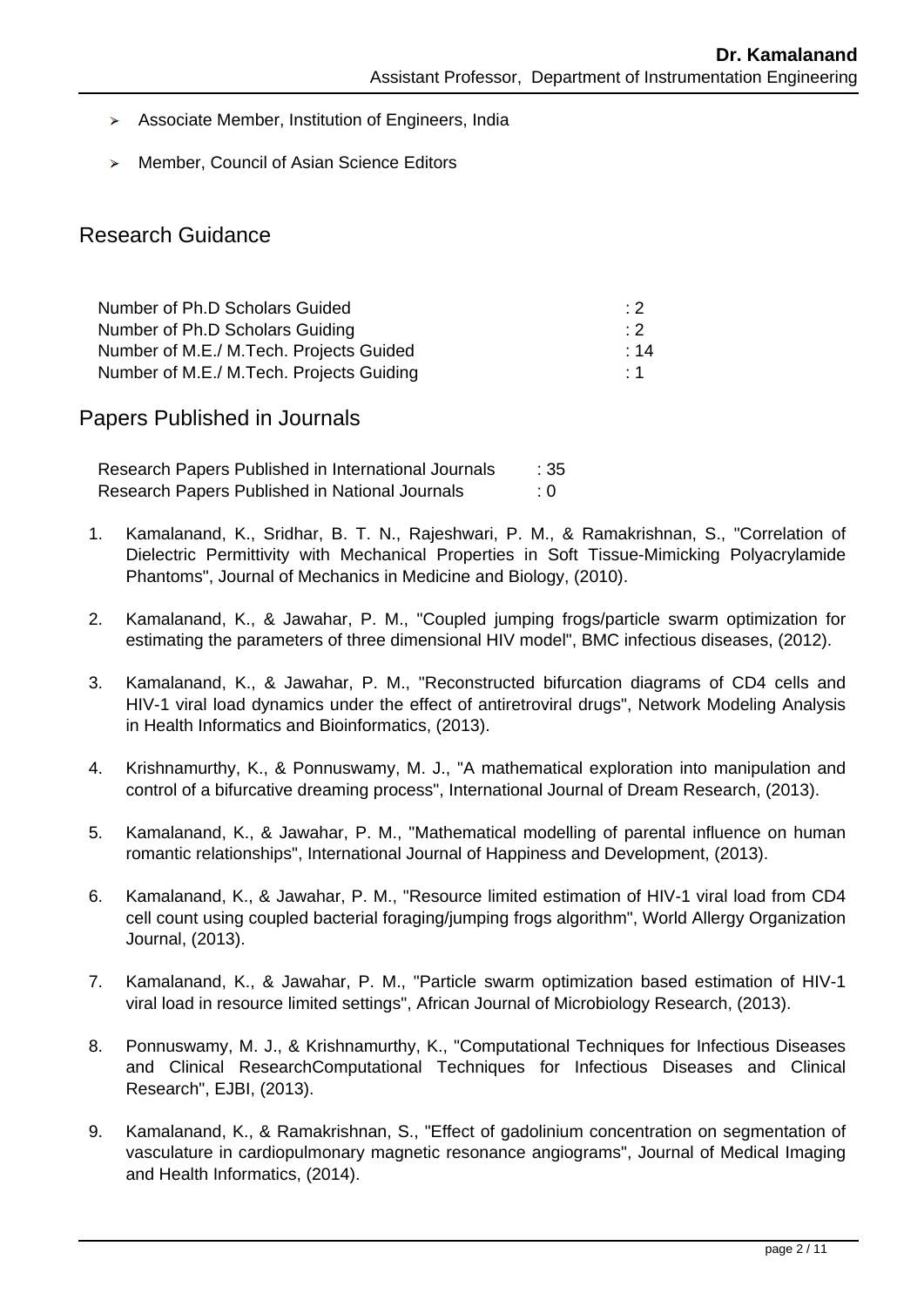- 10. Manickavasagam, K., Sutha, S., & Kamalanand, K., "Development of systems for classification of different plasmodium species in thin blood smear microscopic images", Journal of Advanced Microscopy Research, (2014).
- 11. Arunachalam, K., Jacob, L. V., & Kamalanand, K., "Design and analysis of finite element based sensors for diagnosis of liver disorders using biocompatible metals", Technology and Health Care, (2014).
- 12. Vaishnavi, G. K., Jeevananthan, K., Begum, S. R., & Kamalanand, K., "Geometrical analysis of schistosome egg images using distance regularized level set method for automated species identification", Journal of Bioinformatics and Intelligent Control, (2014).
- 13. Kamalanand, K., & Jawahar, P. M., "A graphical user interface for resource limited estimation of HIV-1 viral load using swarm intelligence techniques", Journal of Bioinformatics and Intelligent Control, (2014).
- 14. Kamalanand, K., & Jawahar, P. M., "Hybrid BFPSO algorithm based estimation of optimal drug dosage for antiretroviral therapy in HIV-1 infected patients", BMC infectious diseases, (2014).
- 15. Manickavasagam, K., Sutha, S., & Kamalanand, K., "An automated system based on 2 d empirical mode decomposition and k-means clustering for classification of Plasmodium species in thin blood smear images", BMC infectious diseases, (2014).
- 16. Krishnamurthy, K., & Jacob, L., "Finite element based design of a capacitive sensor for diagnosis of cirrhotic and malignant liver", Journal of Clinical and Experimental Hepatology, (2014).
- 17. Kamalanand, K., & Mannar Jawahar, P., "Comparison of Swarm Intelligence Techniques for Estimation of HIV-1 Viral Load", IETE Technical Review, (2015).
- 18. Kamalanand, K., & Jawahar, P. M., "Prediction of human immunodeficiency virus-1 viral load from CD4 cell count using artificial neural networks. ", Journal of Medical Imaging and Health Informatics, (2015).
- 19. Kamalanand, K., & Mannar Jawahar, P., "Comparison of particle swarm and bacterial foraging optimization algorithms for therapy planning in HIV/AIDS patients", International Journal of Biomathematics, (2016).
- 20. Kumar, V. S., Anantharaj, U. J., Sakthioli, M., Vinnakota, R., & Krishnamurthy, K., "Mathematical modelling of the effects of prebiotic concentration on lactobacillus casei growth", International Journal of Infectious Diseases, (2016).
- 21. Alagumariappan, P., Krishnamurthy, K., Kandiah, S., & Ponnuswamy, M. J., " Effect of electrode contact area on the information content of the recorded electrogastrograms: An analysis based on RAOnyi entropy and Teager-Kaiser Energy", Polish Journal of Medical Physics and Engineering, (2017).
- 22. Rajinikanth, V., Raja, N. S. M., & Kamalanand, K., "Firefly Algorithm Assisted Segmentation of Tumor from Brain MRI using Tsallis Function and Markov Random Field", Journal of Control Engineering and Applied Informatics, (2017).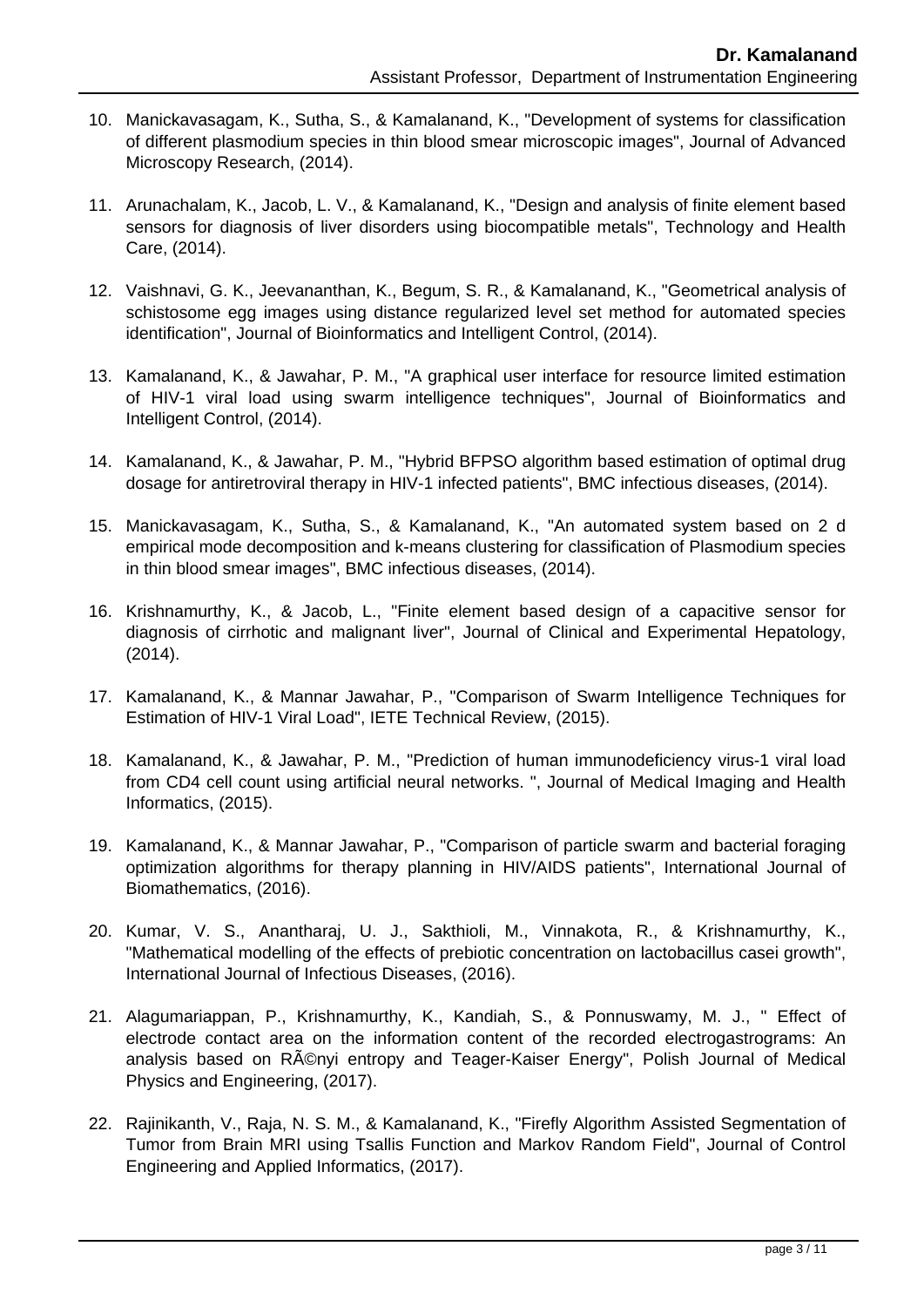- 23. Ambikapathy, B., Krishnamurthy, K., "Analysis of electromyograms recorded using invasive and noninvasive electrodes: a study based on entropy and Lyapunov exponents estimated using artificial neural networks", J Ambient Intell Human Comput , (2018).
- 24. Bakiya, A., Kamalanand, K., Rajinikanth, V., Nayak, R. S., & Kadry, S., "Deep neural network assisted diagnosis of time-frequency transformed electromyograms", Multimedia Tools and Applications, (2018).
- 25. Ambikapathy, B., Kirshnamurthy, K., & Venkatesan, R., "Assessment of electromyograms using genetic algorithm and artificial neural networks", Evolutionary Intelligence, (2018).
- 26. Arockia Sukanya, K. Kamalanand and B. Thayumanavan, "Comparison of Preprocessing Techniques for Dental Image Analysis", Current Medical Imaging, (2019).
- 27. Kamalanand Krishnamurthy and Mannar Jawahar Ponnuswamy, "Entropy Measures for Medical Image Analysis", Current Bioinformatics, (2019).
- 28. Dey N, Rajinikanth V, Shi F, Tavares JM, Moraru L, Karthik KA, Lin H, Kamalanand K, Emmanuel C., "Social-Group-Optimization based tumor evaluation tool for clinical brain MRI of Flair/diffusion-weighted modality", Biocybernetics and Biomedical Engineering, (2019).
- 29. Krishnamurthy, K., Manoharan, S.C. & Swaminathan, R., "A Jacobian approach for calculating the Lyapunov exponents of short time series using support vector regression", J Ambient Intell Human Comput , (2020).
- 30. Sukanya, S. A., Kamalanand, K., Thayumanavan, B., Emmanuel, C., & Rajnikanth, V., "Time domain analysis on myoelectric activity of masseter muscles in resting and chewing conditions", Network Modeling Analysis in Health Informatics and Bioinformatics, (2020).
- 31. Alagumariappan, P., Krishnamurthy, K., & Jawahar, P. M., "Selection of surface electrodes for electrogastrography and analysis of normal and abnormal electrogastrograms using Hjorth information", International Journal of Biomedical Engineering and Technology, (2020).
- 32. Ambikapathy, B., & Krishnamurthy, K., "Mathematical Modelling to Assess the Impact of Lockdown on COVID-19 Transmission in India: Model Development and Validation", JMIR Public Health and Surveillance, (2020).
- 33. Krishnamurthy, K., Ambikapathy, B., Kumar, A., & De Britto, L., " Prediction of the Transition From Subexponential to the Exponential Transmission of SARS-CoV-2 in Chennai, India: Epidemic Nowcasting", JMIR public health and surveillance, (2020).
- 34. Alagumariappan, P., Krishnamurthy, K., Kandiah, S., Cyril, E., & Rajinikanth, V., "Diagnosis of Type 2 Diabetes Using Electrogastrograms: Extraction and Genetic Algorithm†Based Selection of Informative Features", JMIR Biomedical Engineering, (2020).
- 35. V. Rajinikanth, K. Kamalanand, B. Thayumanavan and P. Mannar Jawahar, "A nonlinear autoregressive exogenous model for patient specific modeling of the CD4 cell count and HIV-1 viral load interaction dynamics", BMC Infectious Diseases, (2020).

## Papers Presented in Programmes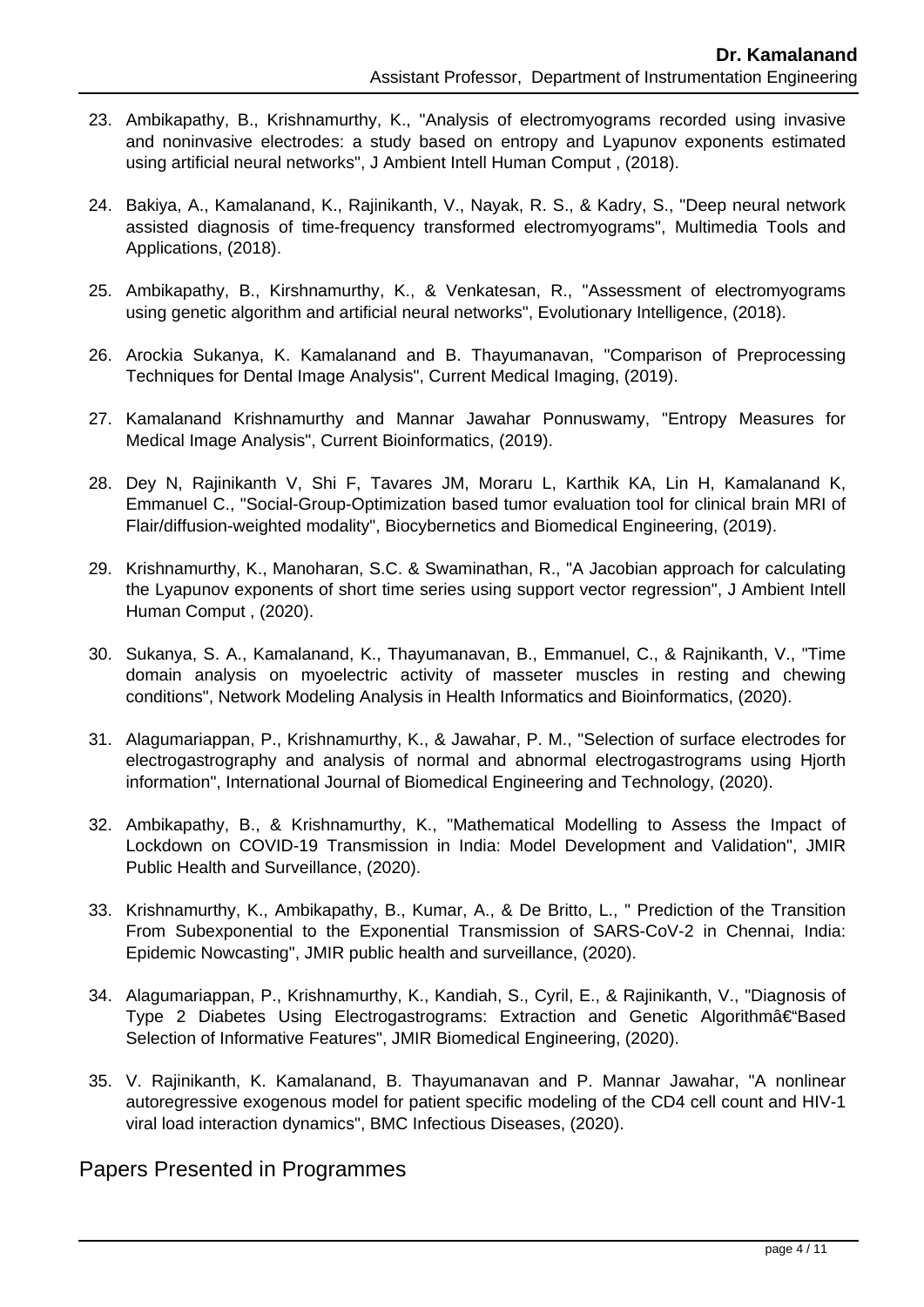Research Papers Presented in International Programmes : 16 Research Papers Presented in National Programmes : 1

- 1. "Coupled jumping frogs/particle swarm optimization for estimating the parameters of three dimensional HIV model" presented in a International level conference on International symposium on HIV and infectious diseases (HIV Science 2012), organised by YRG Care.
- 2. "Cross-Validation for Enhancement of Diagnostic Accuracy in Chaos Theory Based Classification of Normal and Myopathic EMG Signals" presented in a International level conference on ASME 2012 Verification and Validation Symposium , organised by ASME.
- 3. "Measurement and correlation of electrical phase angle and static mechanical properties in models of tissue phantoms" presented in a International level conference on International Conference on Instrumentation , organised by ISOI.
- 4. "Correlation of electrical resistivity with mechanical measurements in soft tissue mimicking phantoms" presented in a National level conference on National symposium on Instrumentation-33, organised by ISOI.
- 5. "Mathematical Modelling of the Effects of Prebiotic Concentration on Lactobacillus Casei Growth" presented in a International level conference on 17th International Conference on Infectious Diseases.
- 6. "Development of a Intermittent Pneumatic Compression Device for Lymphoedema Therapy using Arduino Prototyping Platform" presented in a International level conference on Second International Conference on Biomedical Systems, Signals And Images, BSSI 2015..
- 7. "Characterization of Electrohysterograms using Hurst Exponents" presented in a International level conference on International Conference on Biosignals, Imaging and Instrumentation (ICBSII-2015).
- 8. "Kinetic Analysis on Nano Acrylamide Polymerization Reaction for Tissue Mimicking Applications" presented in a International level conference on Indo-Australian Conference on Biomaterials, Tissue Engineering, Drug Delivery System & Regenerative Medicine (BiTERM 2015).
- 9. K. Kamalanand and Lijin V Jacob, "An automated system based on 2D empirical mode decomposition and k-means clustering for classification of plasmodium species in thin blood smear images" presented in a International level conference on 2nd International Science Symposium on HIV & Infectious Diseases, HIV Science 2014, organised by YRG Care, India .
- 10. "Hybrid BFPSO algorithm based estimation of optimal drug dosage for antiretroviral therapy in HIV-1 infected patients" presented in a International level conference on 2nd International Science Symposium on HIV & Infectious Diseases, HIV Science 2014, organised by YRG Care, India .
- 11. "A method for classification of normal and myopathic EMG signals using chaos theory" presented in a International level conference on International Conference on Applied Mechanics, Materials and Manufacturing, organised by Sultan Qaboos University, Oman from 13-Dec-2010 to 15-Dec-2010.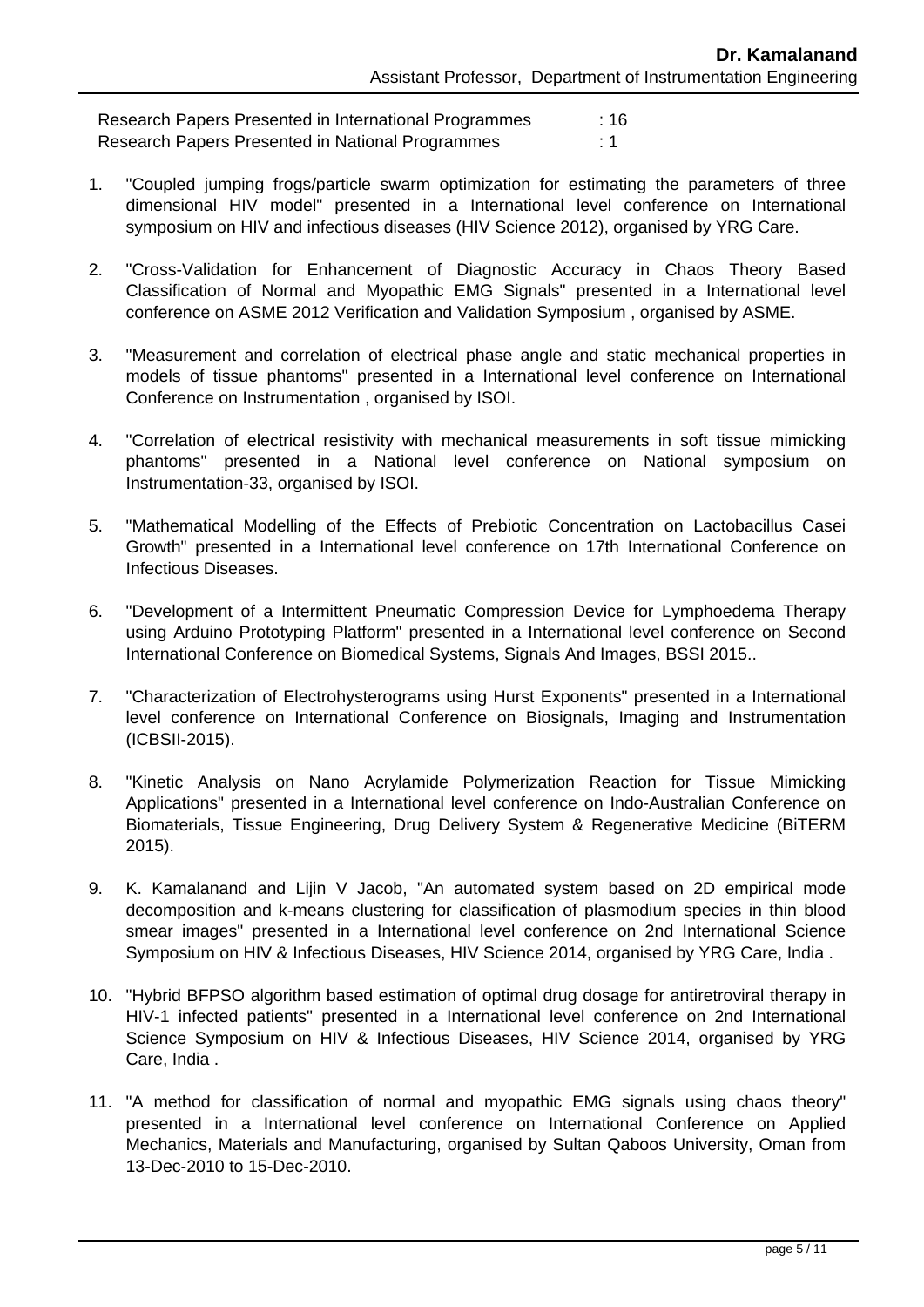- 12. "Estimation of HIV-1 Viral Load from CD4 Cell Count using Bacterial Foraging Optimization and Three Dimensional HIV/AIDS model" presented in a International level conference on 1st Asian Conference on Hepatitis B and C, HIV and Influenza, organised by Virology Education, China from 18-May-2012 to 19-May-2012.
- 13. "Bacterial Foraging Based Estimation of Optimal Drug Dosage for Anti Retroviral Therapy in HIV/AIDS Patients" presented in a International level conference on International Conference on Biomedical Systems, Signals and Images, organised by IIT Madras, India from 28-Nov-2012 to 01-Dec-2012.
- 14. "Resource Limited Estimation of HIV-1 Viral Load From CD4 Cell Count Using Coupled Bacterial Foraging/Jumping Frogs Algorithm" presented in a International level conference on World Allergy Organization – International Scientific Conference, organised by World Allergy Organization, India from 06-Dec-2012 to 09-Dec-2012.
- 15. Kamalanand, K., Rajeshwari, P.M., Sridhar, B.T.N., and Ramakrishnan, S., "FPGA implementation of Genetic Algorithm based Scheme for Optimal Anaesthetic delivery" presented in a International level conference on International Conference on Biosignals, Images and Instrumentation, organised by SSN college of Engineering, Chennai, India from 14-Mar-2013 to 16-Mar-2013.
- 16. S. Supraja, M. Varun and K. Kamalanand , "FPGA implementation of Genetic Algorithm based Scheme for Optimal Anaesthetic delivery" presented in a International level conference on International Conference on Biosignals, Images and Instrumentation, organised by SSN college of Engineering, Chennai, India from 14-Mar-2013 to 16-Mar-2013.
- 17. "Finite element based design of a capacitive sensor for diagnosis of cirrhotic and malignant liver" presented in a International level conference on 22nd Annual Conference of. Indian National Association for Study of the Liver, organised by Indian National Association for Study of the Liver, India from 28-Mar-2014 to 30-Mar-2014.

## Books Published

- 1. "Mathematical Modelling of systems and Analysis" authored by K. Kamalanand & P. Mannar Jawahar and published by Prentice Hall (PHI).(2018)
- 2. "Computational Techniques for Dental Image Analysis" and published by IGI Global.(2018)
- 3. "Advances in Nano Instrumentation Systems and Computational Techniques" and published by Nova Science Publishers.(2019)
- 4. "Advances in Artificial Intelligence Systems" and published by Nova Science Publishers.(2019)
- 5. "Biomedical Signal and Image Examination with Entropy-Based Techniques" authored by Rajinikanth, V., Kamalanand, K., Emmanuel, C., & T and published by CRC Press.(2020)
- 6. "Mechano-Electric Correlations in the Human Physiological System" authored by Bakiya, A., Kamalanand, K., & De Britto, R. L. J. and published by CRC Press.(2021)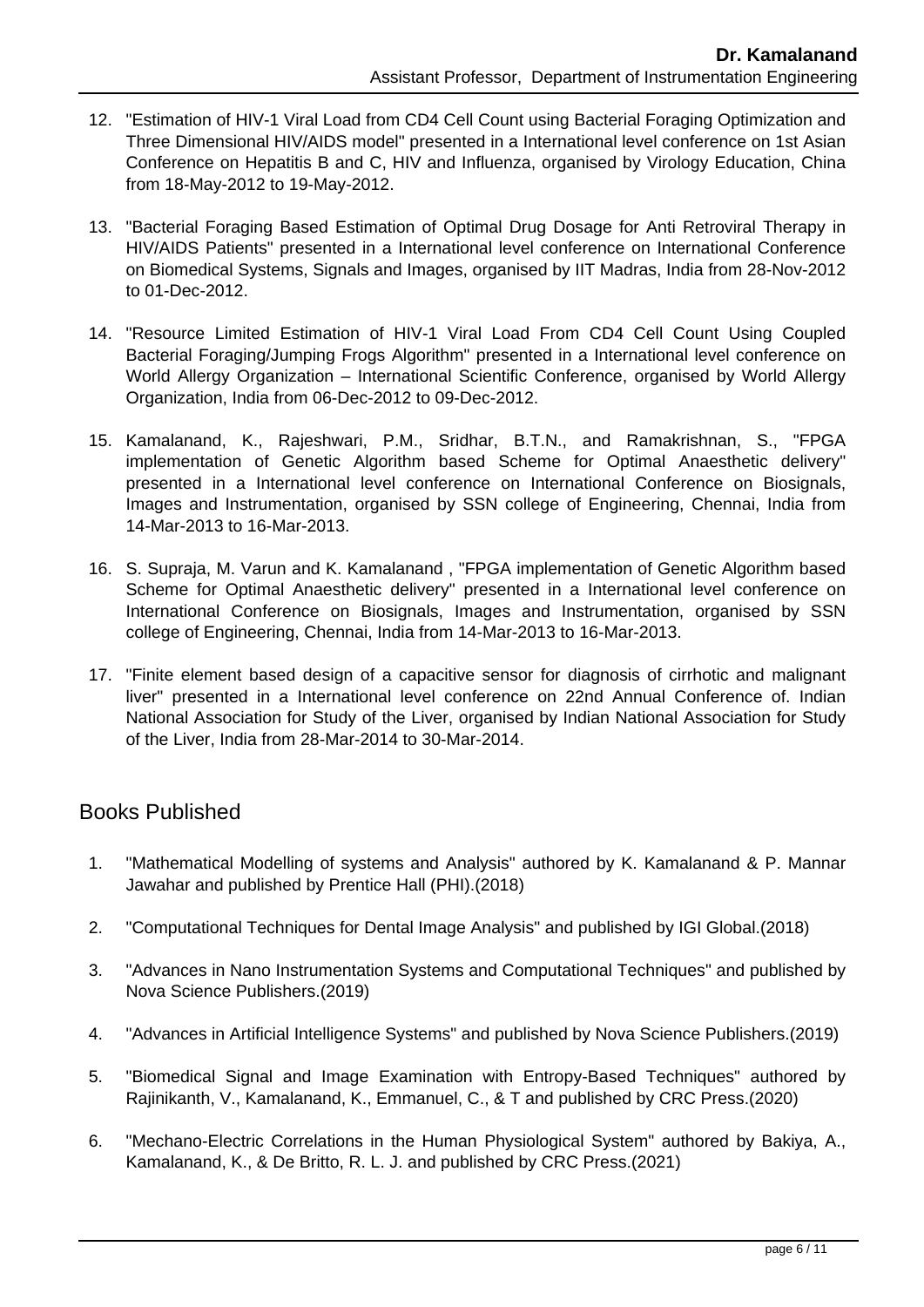7. "Computational Modelling and Imaging for SARS-CoV-2 and COVID-19" and published by CRC Press.(2021)

# Programme Chaired

- 1. Chairman, International level conference titled "2nd International Conference on Biosignals, Images & Instrumentation, ICBSII-2015" conducted by SSN College of Engineering from 19-Mar-2015 to 21-Mar-2015.
- 2. Chairman, National level seminar titled "UGC National Seminar on Recent Trends and Challenges in Mathematical Sciences " conducted by Department of Mathematics, Sri Krishnadevaraya University, Ananthapuramu, India from 28-Nov-2015 to 29-Jan-2015.
- 3. Chairman, International level conference titled ""Session 4: Oral Paper Presentations on Smart Computing―, 9th International Conference on Advanced Computing" conducted by MIT, Anna University from 15-Dec-2017.
- 4. Chairman, International level conference titled "Advances in Design, International Conference on Materials, Manufacturing and Surface Engineering for Mobility (ADMMS'19)" conducted by MIT, Anna University and SAE from 11-Oct-2019 to 12-Oct-2019.

## Programme Organized

- 1. Member, National Advisory Committee, International level conference on "International Conference on Control, Computing and Embedded System" from 27-Jan-2016 to 28-Jan-2016.
- 2. Member, National Advisory Committee, International level conference on "National conference on Advances in Mechanical Engineering (NCAME'17)" from 25-Mar-2017 to 25-Mar-2017.
- 3. Member, National Technical Advisory Comm, International level conference on "IEEE International Conference on "Recent trends In Electrical, Control and Communication" from 20-Mar-2018 to 22-Mar-2018.

## Programme Attended

- 1. Attended a National level Short Course on "One Day Awarness Course on ISO 9001:2008" , India.
- 2. Attended a National level seminar on "UGC National Seminar on Recent Trends and Challenges in Mathematical Sciences" organized by Department of Mathematics, Sri Krishnadevaraya University, Ananthapuramu, , India.
- 3. Participated in a National level conference on "National Conference on Recent Trends in Instrumentation & Control" organized by Anna University, India.
- 4. Attended a National level Short Course on "15-Day Short Term Course on "Mathematical Programming & Finite Element Methods" organized by Anna University, India from 09-Jul-2007 to 23-Jul-2007.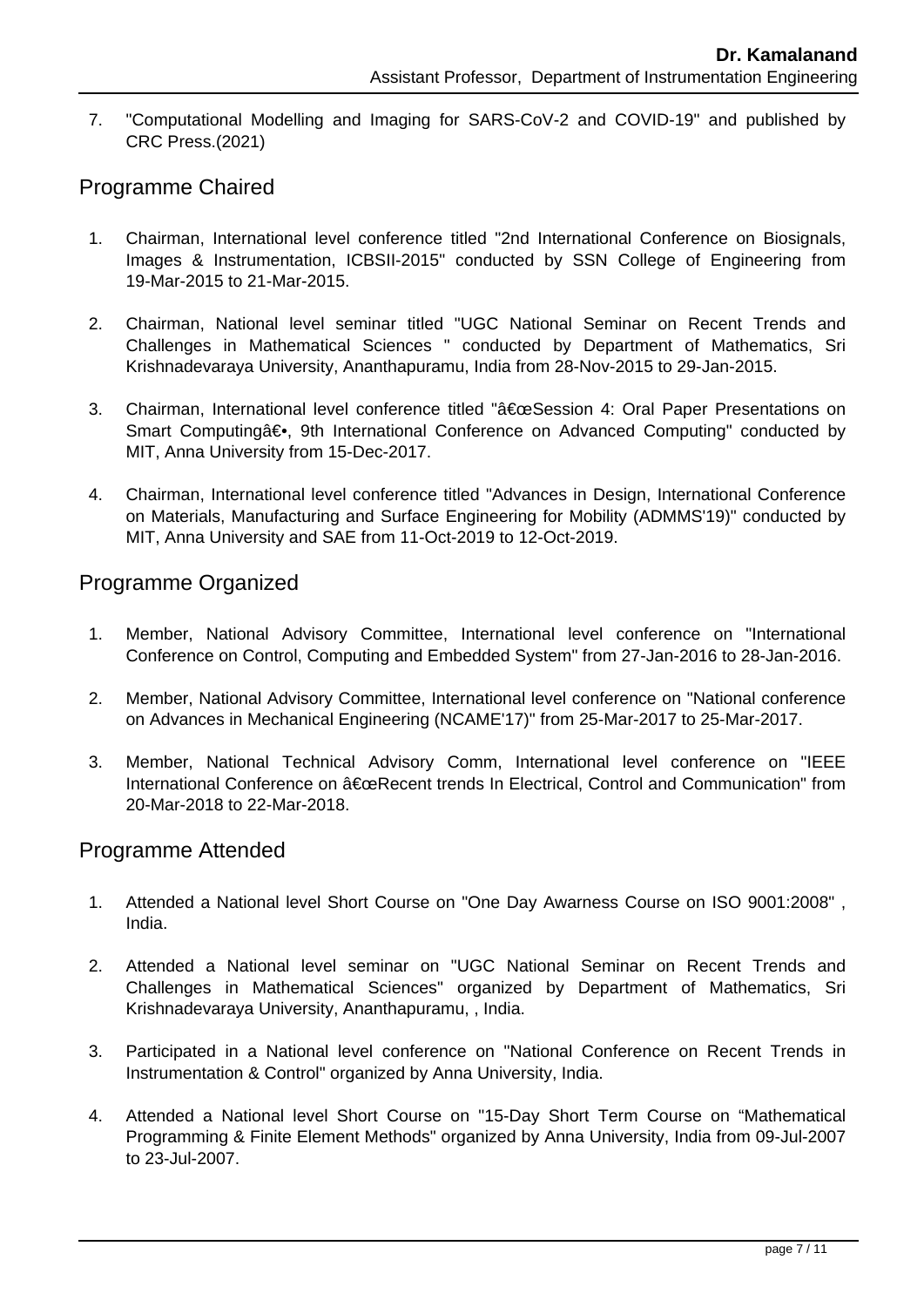- 5. Participated in a International level conference on "13th International Conference on Biomedical Engineering (ICBME 2008)" , Singapore from 03-Dec-2008 to 06-Dec-2008.
- 6. Participated in a International level conference on "6th International Conference on Trends in Industrial Measurements and Automation" organized by Anna University, India from 04-Jan-2009 to 06-Jan-2009.
- 7. Participated in a International level conference on "International Conference on Instrumentation" , India from 21-Jan-2010 to 23-Jan-2010.
- 8. Participated in a International level conference on "International Conference on Applied Mechanics, Materials and Manufacturing" organized by Sultan Qaboos University, Muscat, Oman from 13-Dec-2010 to 15-Dec-2010.
- 9. Participated in a International level conference on "International Science Symposium on HIV & Infectious Diseases (HIV Science 2012)" , India from 20-Jan-2012 to 22-Jan-2012.
- 10. Participated in a International level conference on "International Conference on Biomedical Signals Systems and Images (BSSI 2012)" organized by IIT Madras, India from 28-Nov-2012 to 01-Dec-2012.
- 11. Participated in a International level conference on "World Allergy Organization International Scientific Conference (WISC 2012)" , India from 06-Dec-2012 to 09-Dec-2012.
- 12. Attended a National level Short Course on "Faculty Development Training Programme on AT2302-Automotive Electrical & Electronics" organized by Anna University, India from 10-Jun-2013 to 16-Jun-2013.
- 13. Attended a National level Short Course on "Faculty Development Training Programme on ME2026-Unconventional Machining Process" organized by Anna University, India from 04-Dec-2013 to 11-Dec-2013.
- 14. Participated in a International level conference on "8th International Conference on Trends in Industrial Measurements and Automation" organized by Anna University, India from 23-Dec-2013 to 24-Dec-2014.
- 15. Participated in a International level conference on "2nd International Science Symposium on HIV & Infectious Diseases (HIV Science 2014)" , India from 30-Jan-2014 to 01-Feb-2014.
- 16. Attended a National level Short Course on "Faculty Development Training Programme on ME2353-Finite Element Analysis" organized by Anna University, India from 04-Dec-2014 to 10-Dec-2014.
- 17. Attended a National level Short Course on "Faculty Development Training Programme on ME6504-Metrology & Measurements" organized by Anna University, India from 30-May-2016 to 05-Jun-2016.

### Special Reprasentations

1. Member in Council of Asian Science Editors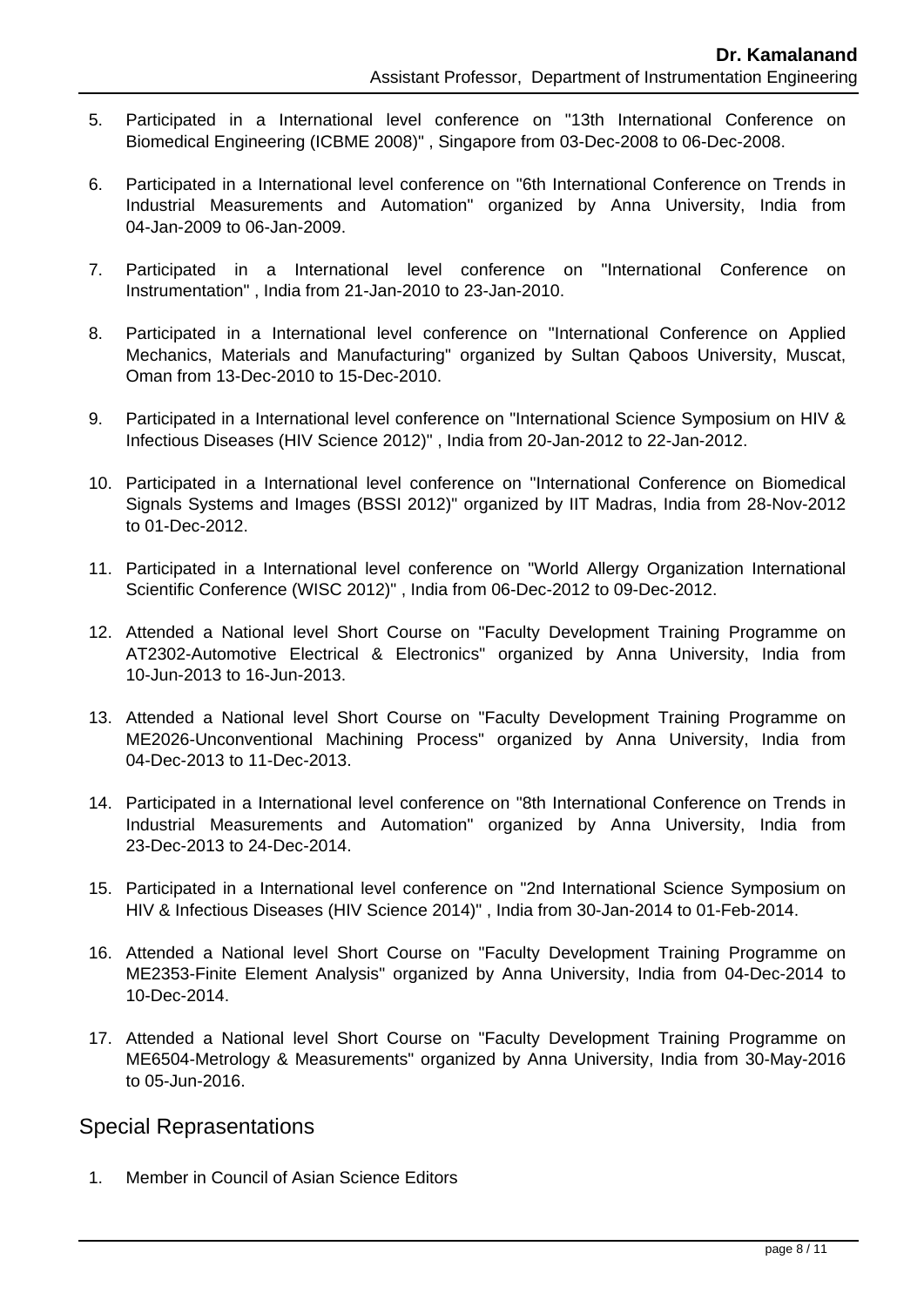- 2. Member in Asian Council of Science Editors
- 3. Associate Editor in Network Modeling Analysis in Health Informatics and Bioinfor
- 4. Guest Editor in Current Signal Transduction Therapy
- 5. Guest Editor in Current Bioinformatics
- 6. Guest Editor in European Journal for Biomedical Informatics
- 7. Member, National Advisory Committee in International Conference on Control, Computing and Embedded
- 8. Member, National Advisory Committee in National conference on Advances in Mechanical Engineering

#### **Honours**

- 1. "PMS Ayyar Memorial Award" given by Anna University from India (2007).
- 2. "Gate Fellowship" given by All India Council for Technical Education (2009).
- 3. "Alumni Association Prize" given by Anna University from India (2011).
- 4. "Young Investigator's Grant" given by Virology Education (2012).
- 5. "Outstanding Contribution in Reviewing" given by Elsevier (2018).

### **Patents**

- 1. Having a patent for "ROTARY TOOTHBRUSH WITH PASTE CHAMBER". Patent number:325850
- 2. Having a patent for "ENCLOSURE FOR EMG SIMULATOR". Patent number:328196
- 3. Having a patent for "GALVANIC SKIN RESPONSE SIGNAL GENERATOR". Patent number:327836
- 4. Having a patent for "LOCALIZED EDEMA TREATMENT DEVICE". Patent number:326824
- 5. Having a patent for "OVAL HEAD SELF ROTARY TOOTHBRUSH WITH INBUILT PASTE CHAMBER". Patent number:327958

### Patents Filed

- 1. Filed patent rights for AN APPARATUS FOR GENERATION OF GASTRIC ELECTRIC WAin India. File number: 2147483647
- 2. Filed patent rights for A GALVANIC SKIN RESPONSE (GSR) SIGNAL GENERATING Din India. File number: 2147483647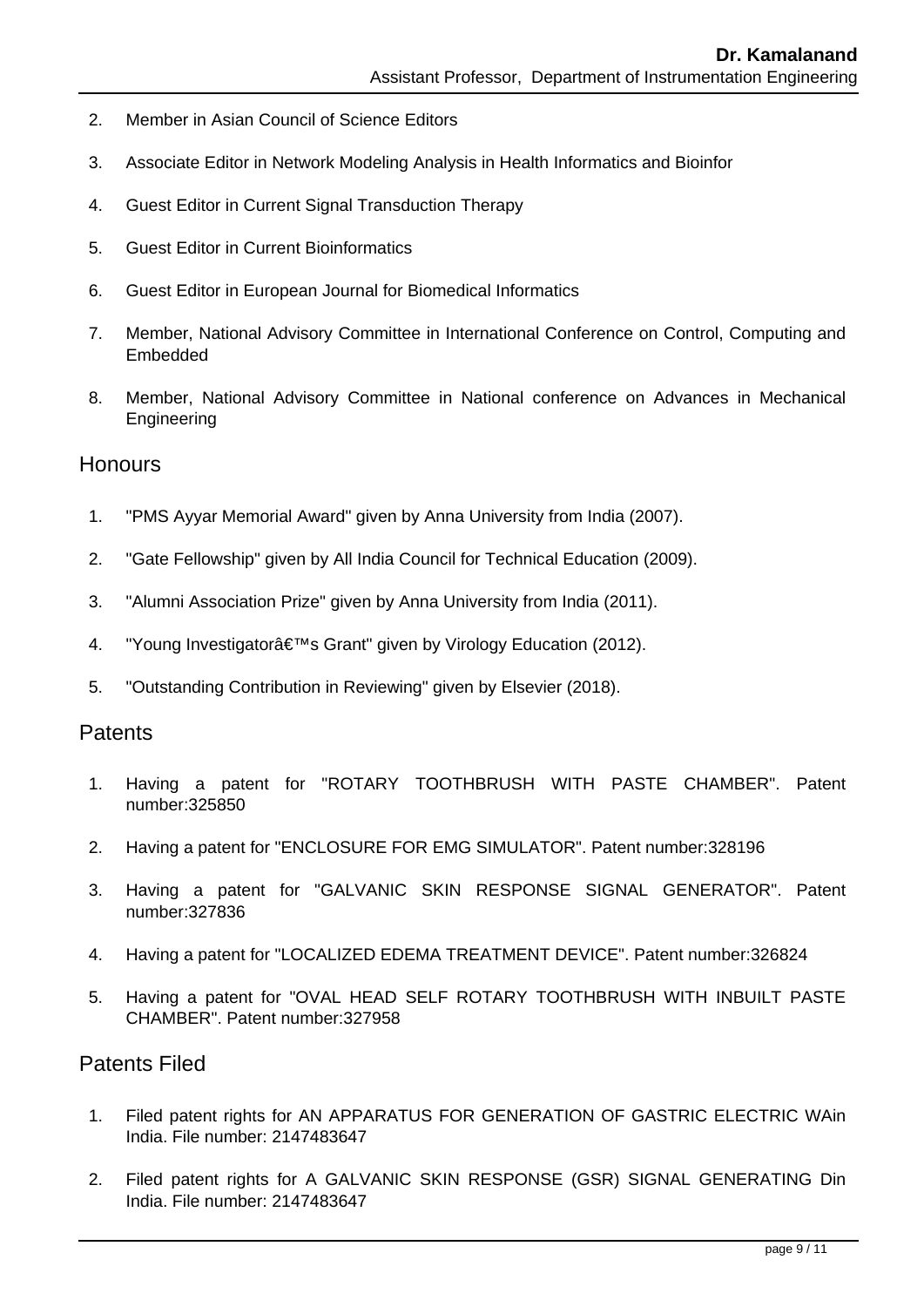- 3. Filed patent rights for A SIGNAL GENERATING DEVICE FOR CALIBRATION OF ELECin India. File number: 2147483647
- 4. Filed patent rights for A PNEUMATIC DECOMPRESSION THERAPEUTIC DEVICE FOR Tin India. File number: 2147483647

### Experience Abroad

- 1. Visited 13th International Conference on Biomedical Engineering, Singapore from 03-Dec-2008 to 06-Dec-2008. Purpose of visit :Conference.
- 2. Visited International Conference on Applied Mechanics, Materials and Manufacturing, Oman from 13-Dec-2010 to 15-Dec-2010. Purpose of visit :Conference.

#### Invited Lectures

- 1. Delivered a Lecture on "Modelling of Biomedical Systems" in ICMR sponsored workshop on Application of MATLAB and LABVIEW for Biomedical Applications organized by B.S. Abdur Rahman University, Chennai (14-Dec-2011).
- 2. Delivered a Lecture on "Hands on Experience on ANN" in Faculty Development Training Programme on Applied Soft Computing organized by MIT Campus, Anna University, Chennai (13-Dec-2012).
- 3. Delivered a Lecture on "Hands on Experience on FLC/GA" in Faculty Development Training Programme on Applied Soft Computing organized by MIT Campus, Anna University, Chennai (14-Dec-2012).
- 4. Delivered a Lecture on "Hands on Experience on Simulation of Lumped Parameter System" in Faculty Development Training Programme on Advanced Control System, MIT Campus organized by Anna University, Chennai (29-May-2015).
- 5. Delivered a Lecture on "Fuzzy Logic and Adaptive Control" in Faculty Development training Programme on Engine and Vehicle Management Systems organized by Department of Automobile Engineering, MIT Campus, , Chennai (11-Jun-2015).
- 6. Delivered a Lecture on "Mathematical modeling and analysis of real world systems" in UGC National Seminar on Recent Trends and Challenges in Mathematical Sciences organized by Department of Mathematics, Sri Krishnadevaraya Uni, Ananthapur (28-Nov-2015).
- 7. Delivered a Lecture on "Flow Measurement Systems" in Certification Programme in Instrumentation and Process Control for Cognizant Technology Solutions (C organized by Department of Instrumentation Engineering, MIT Cam, Chennai (15-Feb-2016).
- 8. Delivered a Lecture on "Mathematical modeling in Mechanical Engineering" in Guest Lecture organized by KCG College of Technology, Chennai (03-Aug-2016).
- 9. Delivered a Lecture on "Mathematical Modelling of Biosignals" in IEEE 2nd Workshop on Emerging Trends and Future Perspective in Image Processing and Computer Vision organized by Sri Sairam Engineering College, Chennai (05-Jan-2017).